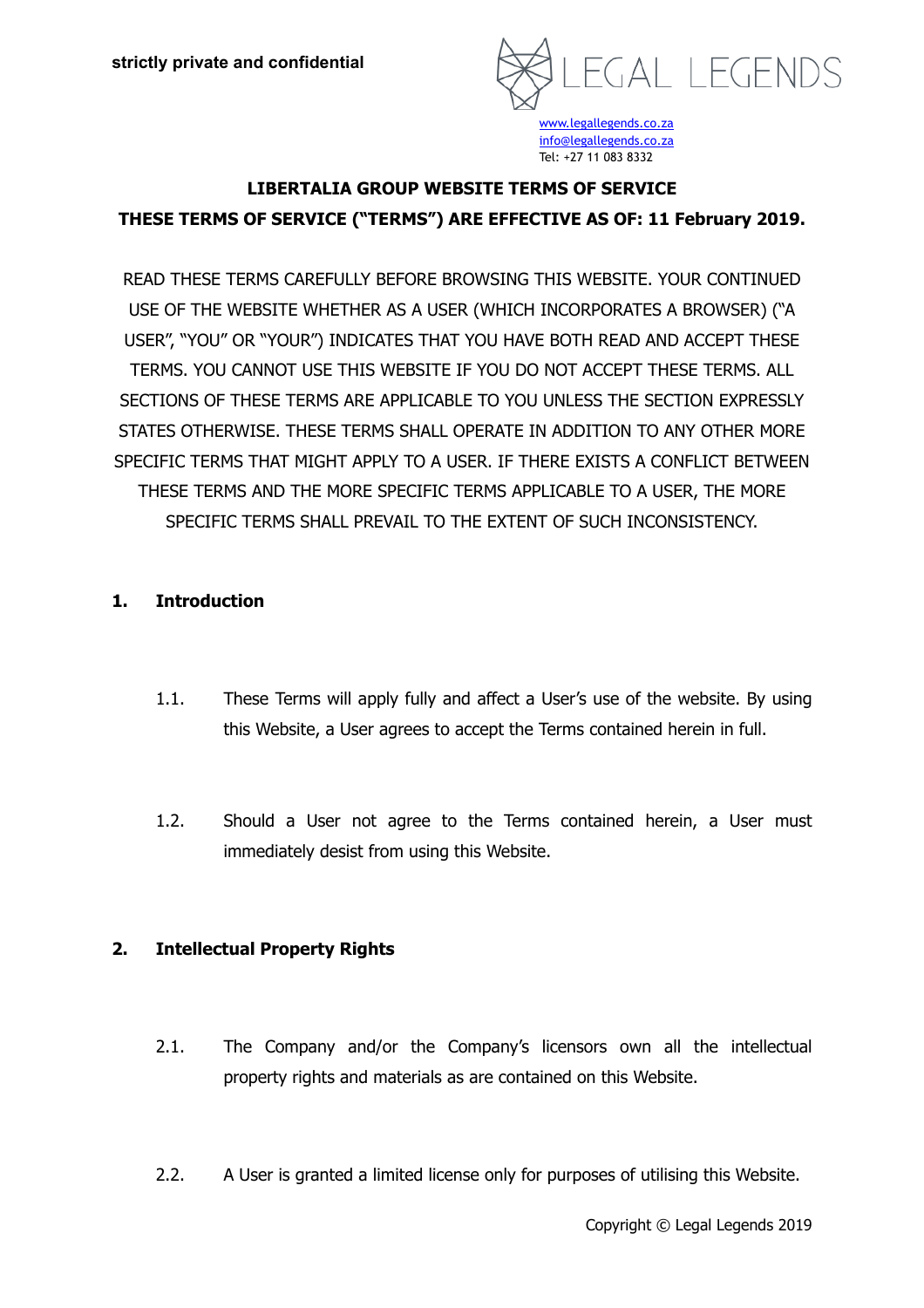#### **3. Restrictions**

- 3.1. A User may not:
	- 3.1.1. publish or mirror any of this Website's material in any media whatsoever;
	- 3.1.2. use this Website for any objectionable or unlawful purpose, including the posting of any threatening, libellous, defamatory, obscene, scandalous, inflammatory, pornographic, profane or spam material;
	- 3.1.3. take any action that may impose an unreasonable or disproportionately large load on this Website's infrastructure of any nature;
	- 3.1.4. use this Website in any manner would result in a User breaching any applicable legislation or licensing obligations (including with respect to privacy) or any obligations a User may owe to third parties;
	- 3.1.5. conduct any activity which compromises or breaches any third-party's patent rights, trademark, copyright or other intellectual property rights;
	- 3.1.6. introduce any virus, worm, trojan horse, malicious code or other program which may damage computers or other computer-based equipment of the Company or affect the performance of this Website;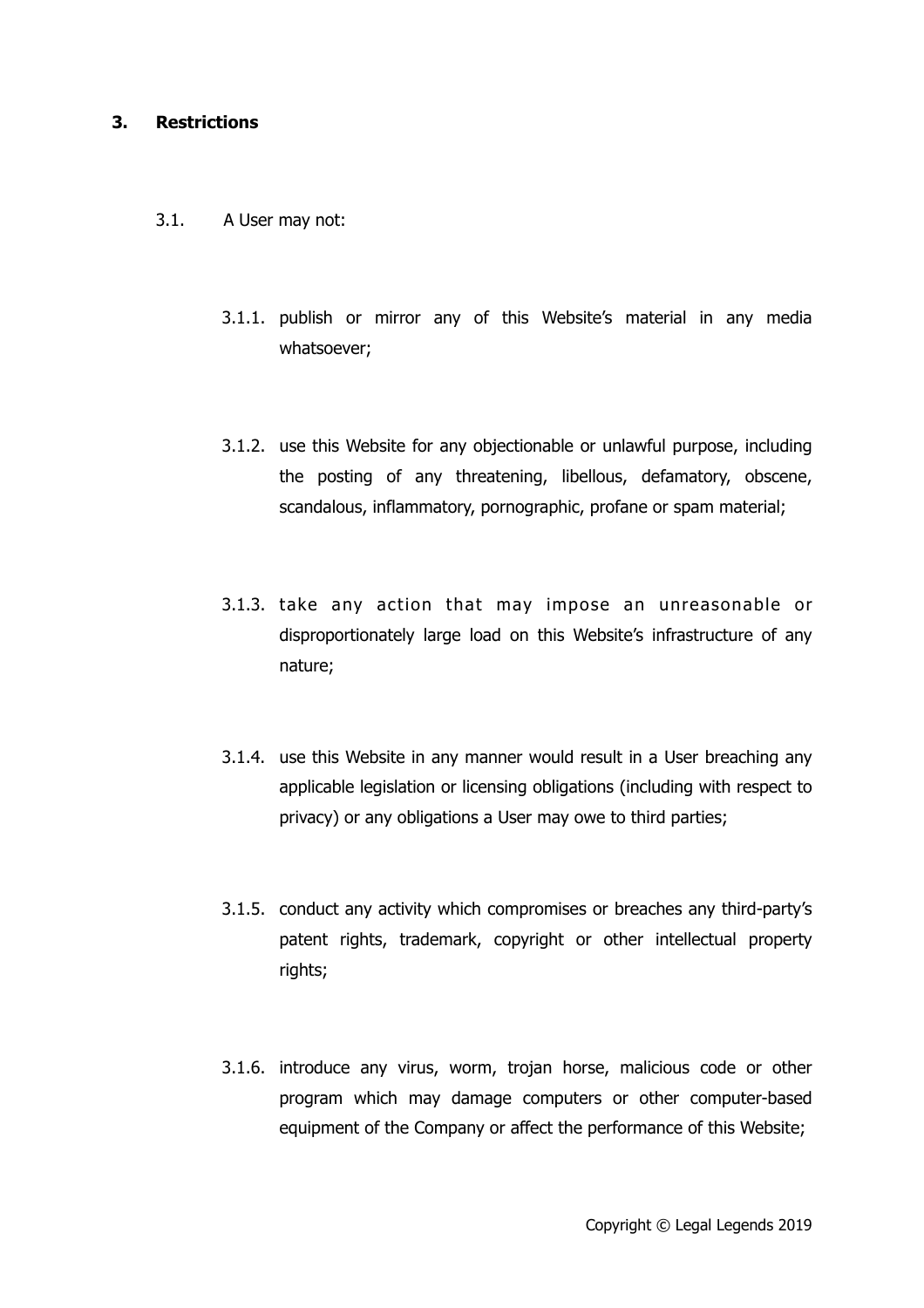- 3.1.7. engage in any data mining, data harvesting, data extracting or any other similar activity in relation to this Website;
- 3.1.8. use this Website contrary to applicable laws and regulations, or in any way may cause harm to the Website, or to any person or business entity;
- 3.1.9. use this Website to engage in any advertising or marketing other than in a manner expressly permitted by the Website;
- 3.1.10. crawl, spider or scrape the content of the Website, except to the extent required by recognised search engines (e.g. Google) for the purposes of indexing this Website; or
- 3.1.11.provide unauthorised interfaces to the Website.
- 3.2. Certain areas of this Website are restricted from being accessed by a User, and Libertalia may further restrict access by a User to any areas of this Website, at any time, in its absolute discretion. Any user ID and password a User may have for this Website are confidential and a User must maintain confidentiality as well.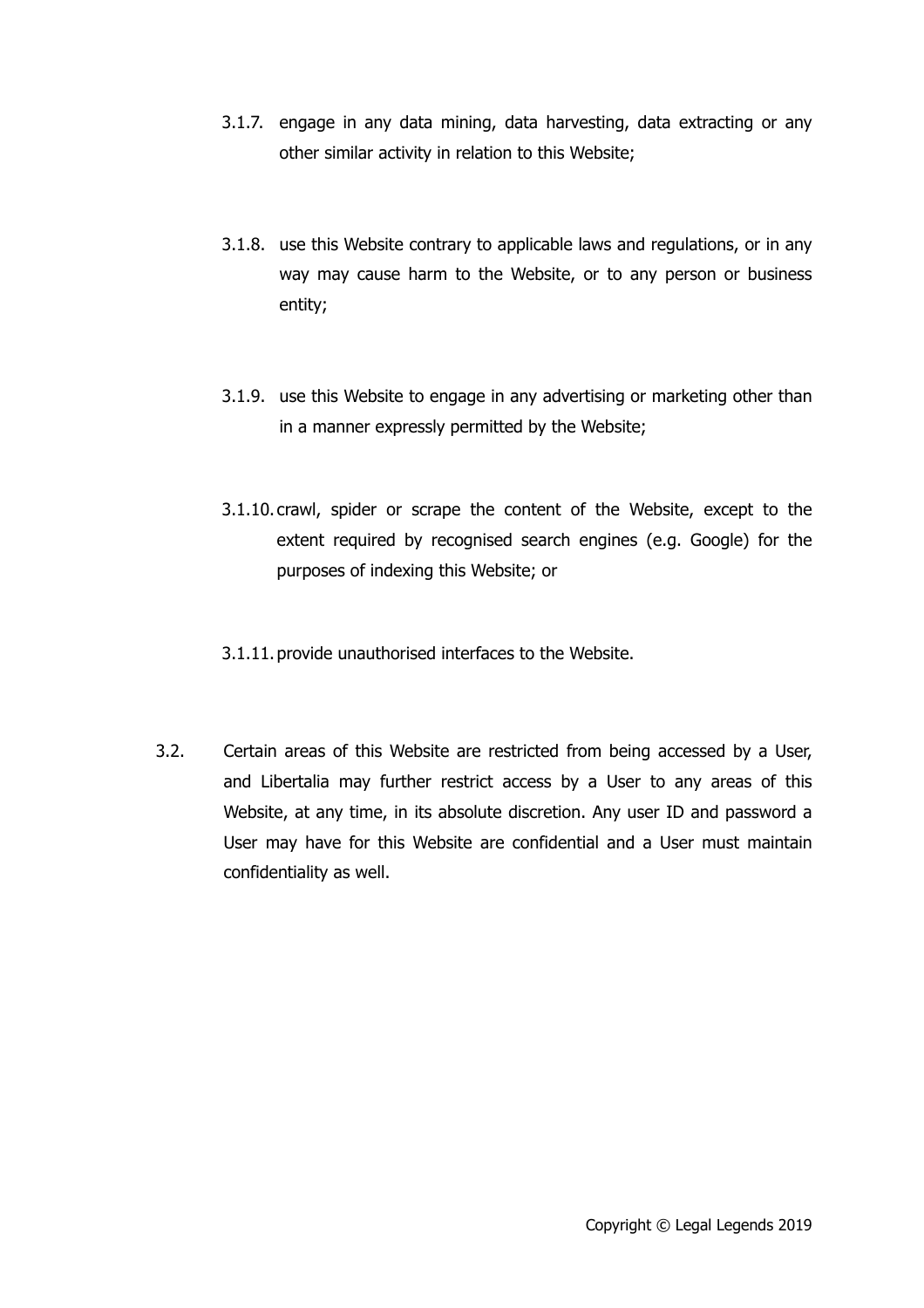## **4. A User's Content**

- 4.1. In these Terms, "a User's Content" shall mean any audio, video text, images or other material a User may choose to display on this Website, if applicable. By displaying a User's Content, a User grants Libertalia non-exclusive, worldwide irrevocable, sub licensable license to use, reproduce, adapt, publish, translate and distribute it in any and all media.
- 4.2. A User's Content must be a User's own and must not be invading any thirdparty's rights. Libertalia reserves the right to remove any of a User's Content from this Website at any time without notice.

## 5. **Personal Information**

5.1. The Company will not disclose or make available to any third party, directly or indirectly, any of a User's personal information, except where the Company has such a User's permission, where the personal information is already in the public domain (through no breach of these Terms), or if legally compelled to do so.

## **6. Links to other Websites**

6.1. This Website may contain links or portals to other websites. The Company has no control over websites operated by third parties and a User agrees that the Company is not responsible for and will have no liability in connection with a User's access to or use of any third-party website.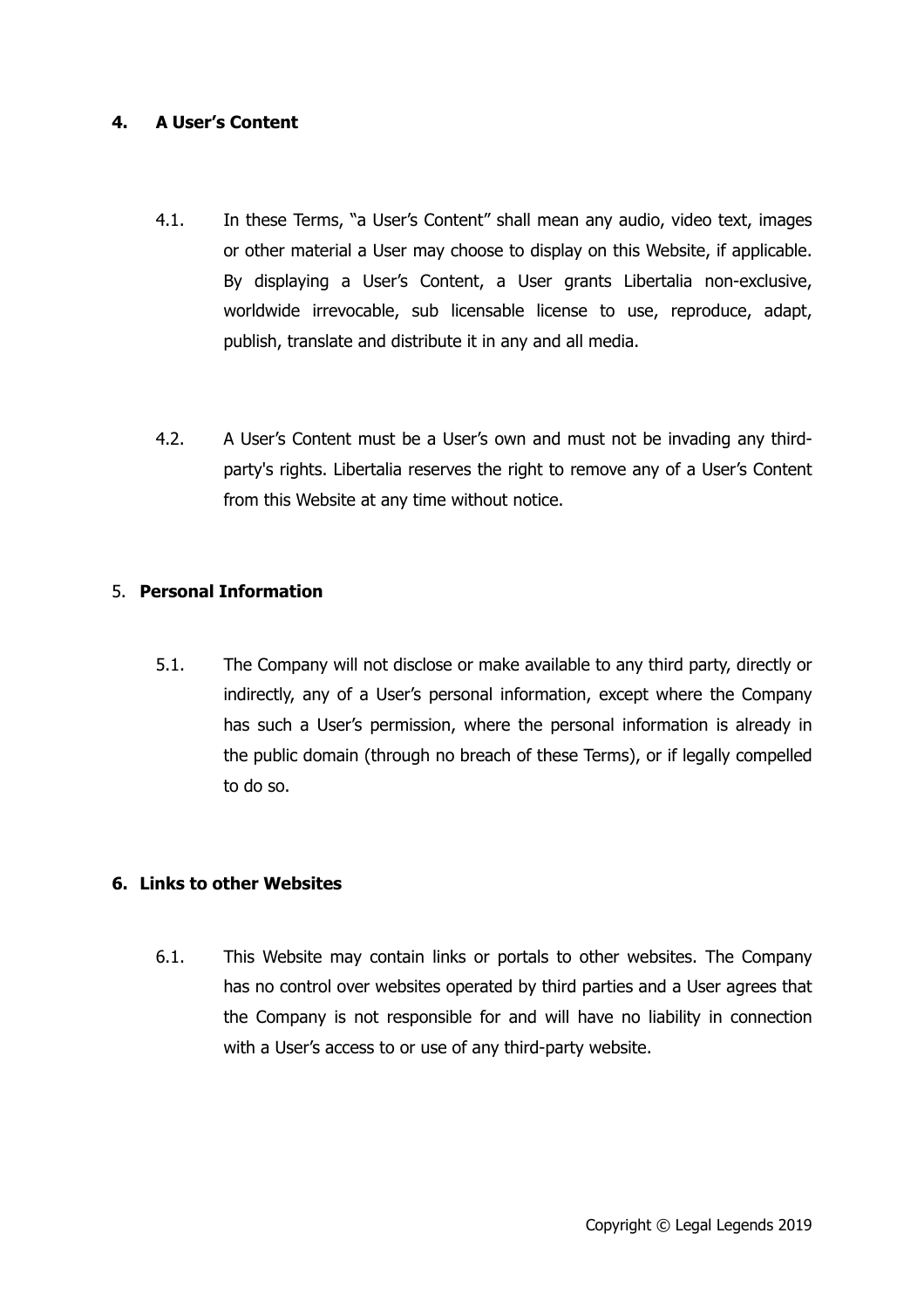# **7. No Warranties**

- 7.1. This Website is provided "as is," with all faults, and Libertalia express no representations or warranties, of any kind related to this Website or the materials contained on this Website.
- 7.2. The Company cannot guarantee or warrant that any file downloaded from this Website or delivered to a User will be free of infection or virus, worms, trojan horses or other code that has contaminating or destructive qualities. A User is responsible for implementing appropriate processes, systems and procedures to circumvent this type of issue.

## **8. Limitation of Liability and Indemnification**

- 8.1. In no event shall the Company, or any of its officers, directors and employees, be held liable for anything arising out of or in any way connected with a User's use of this Website whether or not such liability is under contract, delict or otherwise.
- 8.2. A User indemnifies the Company and agrees to keep the Company indemnified, from and against any claim, loss, damage, cost or expense that the Company may suffer or incur as a result of or in connection with a User's improper use of or conduct in connection with this Website, including any breach by a User of these terms or any applicable law or licensing requirements.
- 8.3. To the extent that the Company's liability cannot be excluded by law, the Company's maximum liability, whether in contract, equity, statute or tort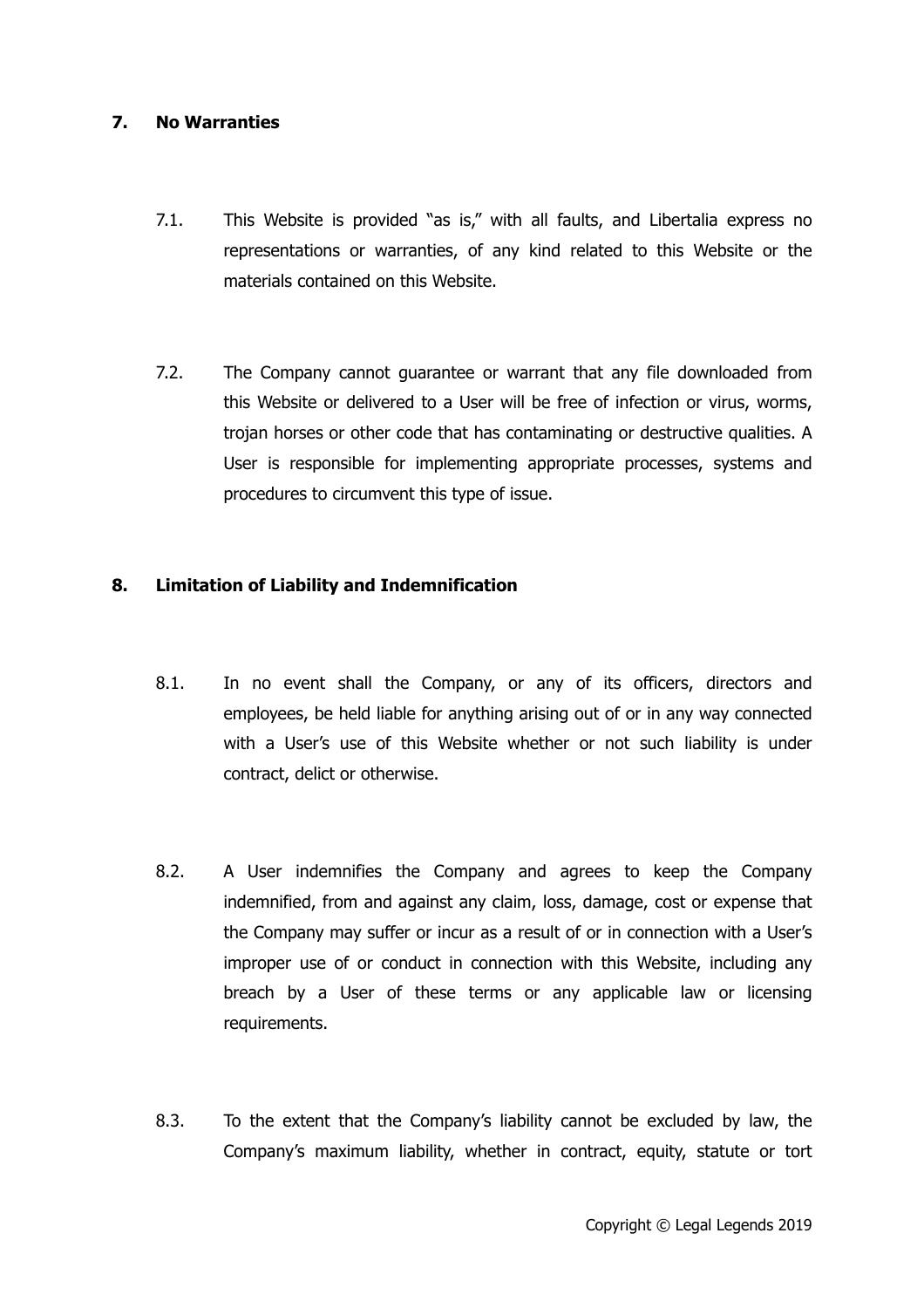(including negligence), to a User will be limited to the minimum amount imposed by such law.

8.4. Notwithstanding anything to the contrary in these Terms, in no circumstances will the Company be liable for any indirect, punitive or consequential loss or damages, loss of income, profits, goodwill, data, contracts, use of money or any loss or damages arising from or in any way connected to interruption of this Website of any type, whether in delict, contract or otherwise.

## **9. Severability**

9.1. If any provision of these Terms is found to be invalid under any applicable law, such provisions shall be deleted without affecting the remaining provisions herein.

#### **10. Variation of Terms**

10.1. To the extent permitted by law, the Company is permitted to revise these Terms at any time as it sees fit, without prior notice to Users, and any revisions to the Terms will take effect when posted on this Website, unless a later date is stated in the revised Terms. A User's continued use of this Website will be construed as a User's consent to the amended or updated Terms, and will be conditional upon the Terms in force at the time of use. A User's only remedy, should such User not agree to these amended Terms, is to stop the use of this Website.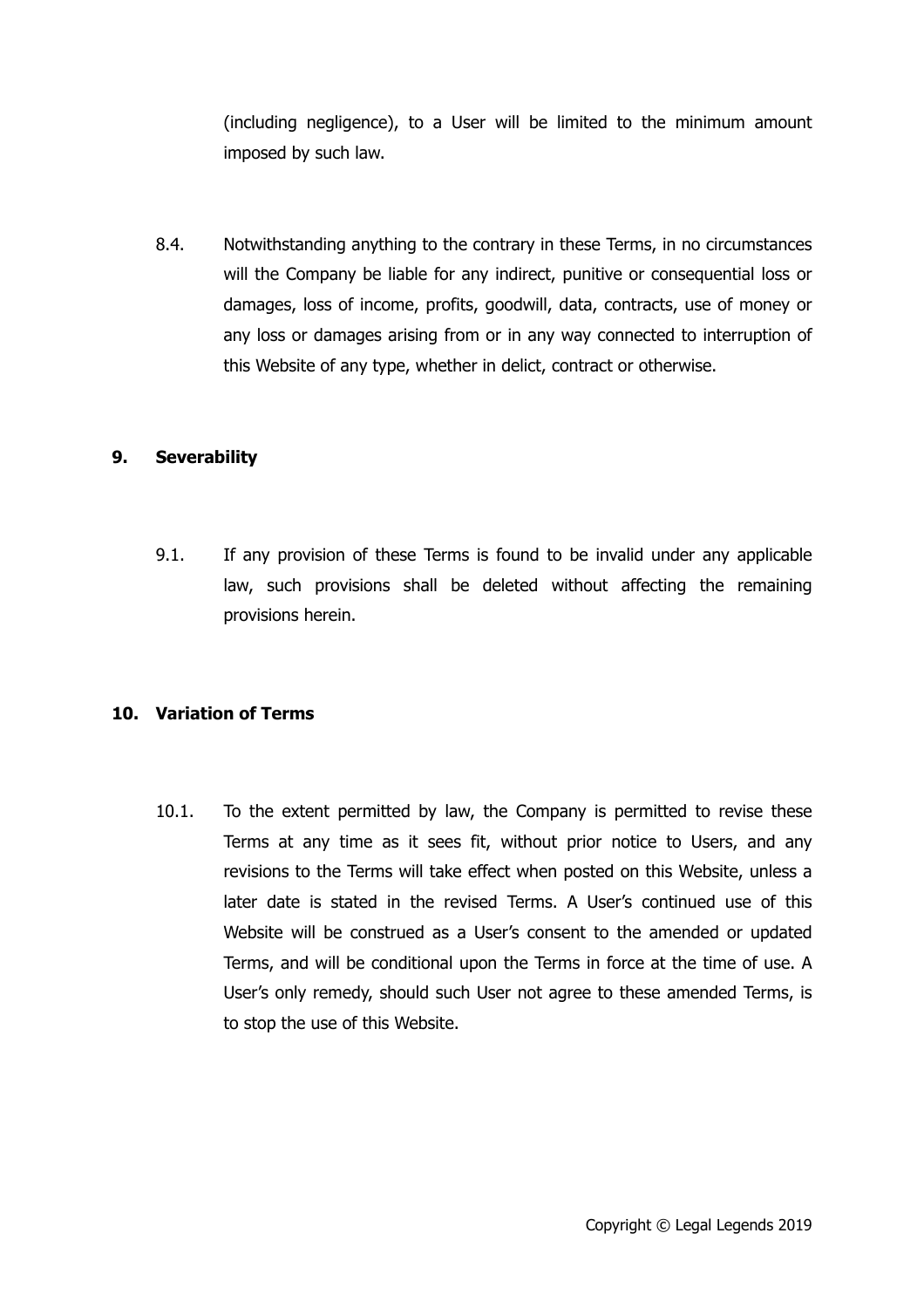#### **11. Assignment**

11.1. The Company is allowed to assign, transfer, and subcontract its rights and/or obligations under these Terms without any notification. However, a User is not not allowed to assign, transfer, or subcontract any of its rights and/or obligations under these Terms.

## **12. Entire Agreement**

12.1. These Terms constitute the entire agreement between the Company and a User in relation to a User's use of this Website (unless a more specific agreement has been entered into in this regard).

#### **13. Governing Law & Jurisdiction**

13.1. These Terms will be governed by and interpreted in accordance with the laws of the Republic of South Africa.

## **14. Domicilium Citandi Et Executandi and Contact Information**

14.1. A User and the Company choose as their respective domicilium citandi et executandi for the purpose of legal proceedings and for the purpose of giving or sending any notice provided for or necessary of these Terms, the following: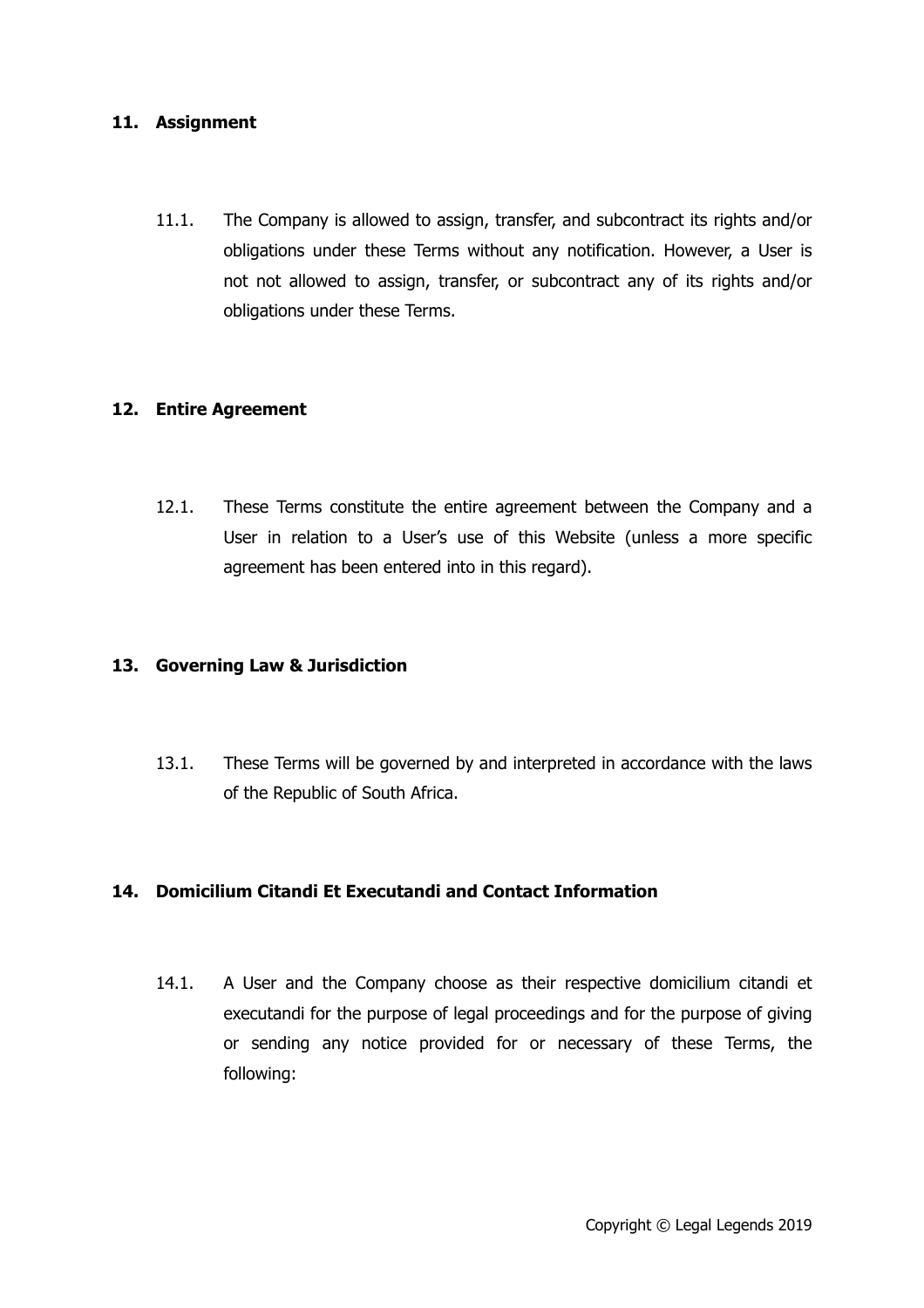14.1.1. The Company:

Libertalia Group (pt) ltd

- 14.1.2. User: The address as provided when registering on this Website, or if no registration is applicable on the Website, as nominated by the User.
- 14.2. Both a User and the Company may change its domicilium to any other physical address or email address by written notice to the other to that effect. Such change of address will be effective 7 (seven) days after receipt of notice of change of domicilium.
- 14.3. All notices to be given in terms of these Terms will:
	- 14.3.1. be given in writing;
	- 14.3.2. be delivered or sent by email; and
	- 14.3.3. be presumed to have been received on the date of delivery.
- 14.4. Notwithstanding the above, any notice actually received by the other will be deemed to have been properly given and received, notwithstanding that such notice has not been given in accordance with the provisions of this clause.